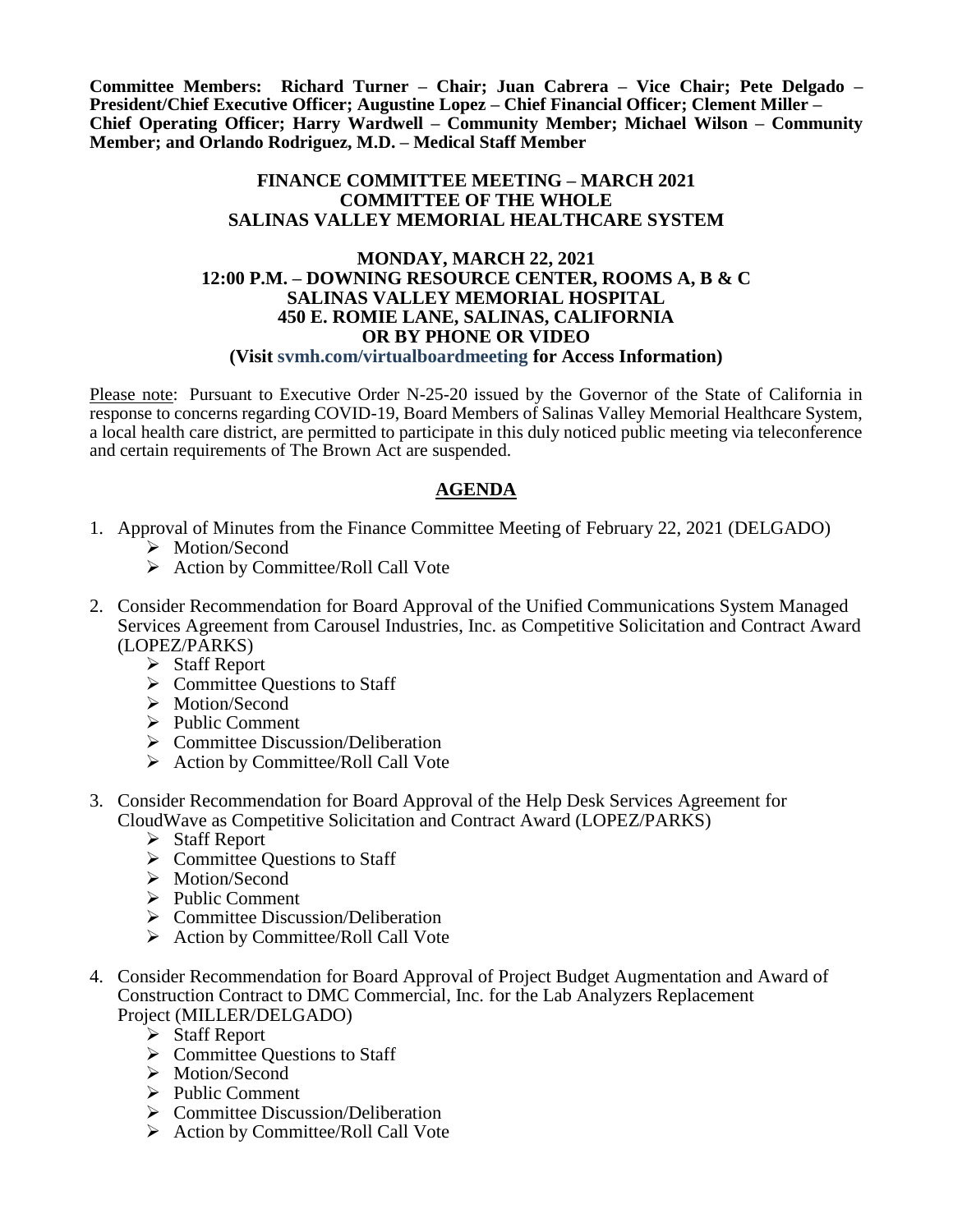- 5. Consider Recommendation for Board Approval of Project Budget and Award of Construction Contracts to Val's Plumbing and Heating, Inc. and Central Electric for the SVMH Heart Center Air Handler Unit Upgrade Project (DELGADO/STROTMAN)
	- $\triangleright$  Staff Report
	- $\triangleright$  Committee Questions to Staff
	- > Motion/Second
	- $\triangleright$  Public Comment
	- $\triangleright$  Committee Discussion/Deliberation
	- $\triangleright$  Action by Committee/Roll Call Vote
- *6.* Consider Recommendation for Board Approval of Project Budget for the OB Cesarean Conversion Project (MILLER/LINDEMAN)
	- $\triangleright$  Staff Report
	- $\triangleright$  Committee Questions to Staff
	- > Motion/Second
	- $\triangleright$  Public Comment
	- $\triangleright$  Committee Discussion/Deliberation
	- $\triangleright$  Action by Committee/Roll Call Vote
- 7. Consider Recommendation for Board Approval for the Purchase of Cardiac Ultrasound Equipment (MILLER/KEARNS)
	- $\triangleright$  Staff Report
	- $\triangleright$  Committee Questions to Staff
	- > Motion/Second
	- $\triangleright$  Public Comment
	- $\triangleright$  Committee Discussion/Deliberation
	- $\triangleright$  Action by Committee/Roll Call Vote
- 8. Consider Recommendation for Board Approval of Project Funding for the SVMHS Retail Pharmacy Project (MILLER/CHOI/SULLIVAN)
	- $\triangleright$  Staff Report
	- $\triangleright$  Committee Questions to Staff
	- > Motion/Second
	- $\triangleright$  Public Comment
	- $\triangleright$  Committee Discussion/Deliberation
	- $\triangleright$  Action by Committee/Roll Call Vote
- 9. Informational Update Regarding Project Planning for the SVMH Elevator Modernization Project (DELGADO/STROTMAN/SULLIVAN)
- 10. Review Balanced Scorecard January 2021 (LOPEZ)
- 11. Financial and Statistical Review (LOPEZ)
- 12. Public Input

This opportunity is provided for members of the public to make a brief statement, not to exceed three (3) minutes, on issues or concerns within the jurisdiction of this District Board which are not otherwise covered under an item on this agenda.